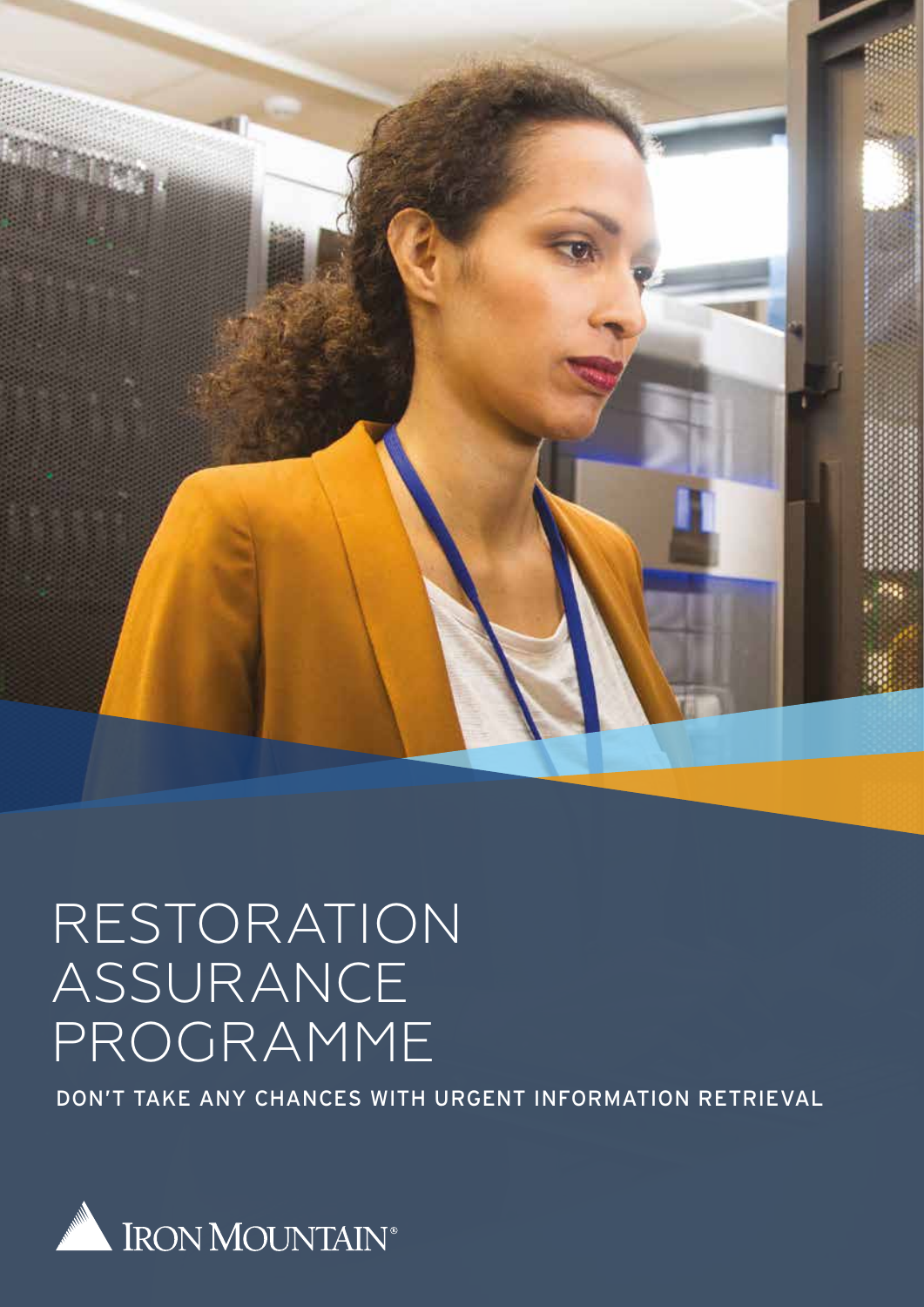## RESPOND CONFIDENTLY AND COST-EFFECTIVELY TO REQUESTS FOR ARCHIVE DATA

## Without the right expertise, accessing archive data stored on tape can be a costly, time-consuming nightmare.

How much is it costing your organisation to find and restore legacy data archived on tape, every time you need to respond — often very urgently — to an audit, legal case, compliance issue or other enquiry?

For one division of an international retail bank it was more than £17,000 per month before they turned to Iron Mountain for help. Why? Typically we find that there are two main causes:

- **>** All too often tape catalogues are incomplete or have errors, putting a costly time burden on IT to identify and restore the right tapes. Since this is rarely a core competence, it takes significant resource and focus away from IT's key responsibilities.
- **>** It's very expensive to maintain the variety of legacy tape management and restoration systems — equipment, software and licences — that companies have usually acquired over the years through growth and development, mergers and acquisitions.

Unlike most of our customers, Iron Mountain is in the business of storing and recovering archive data and we're the experts in managing back-up tapes. That's why we were able to cut a monthly £17,000 cost to just £4,500. On average we save customers 30-50% through our Restoration Assurance Programme.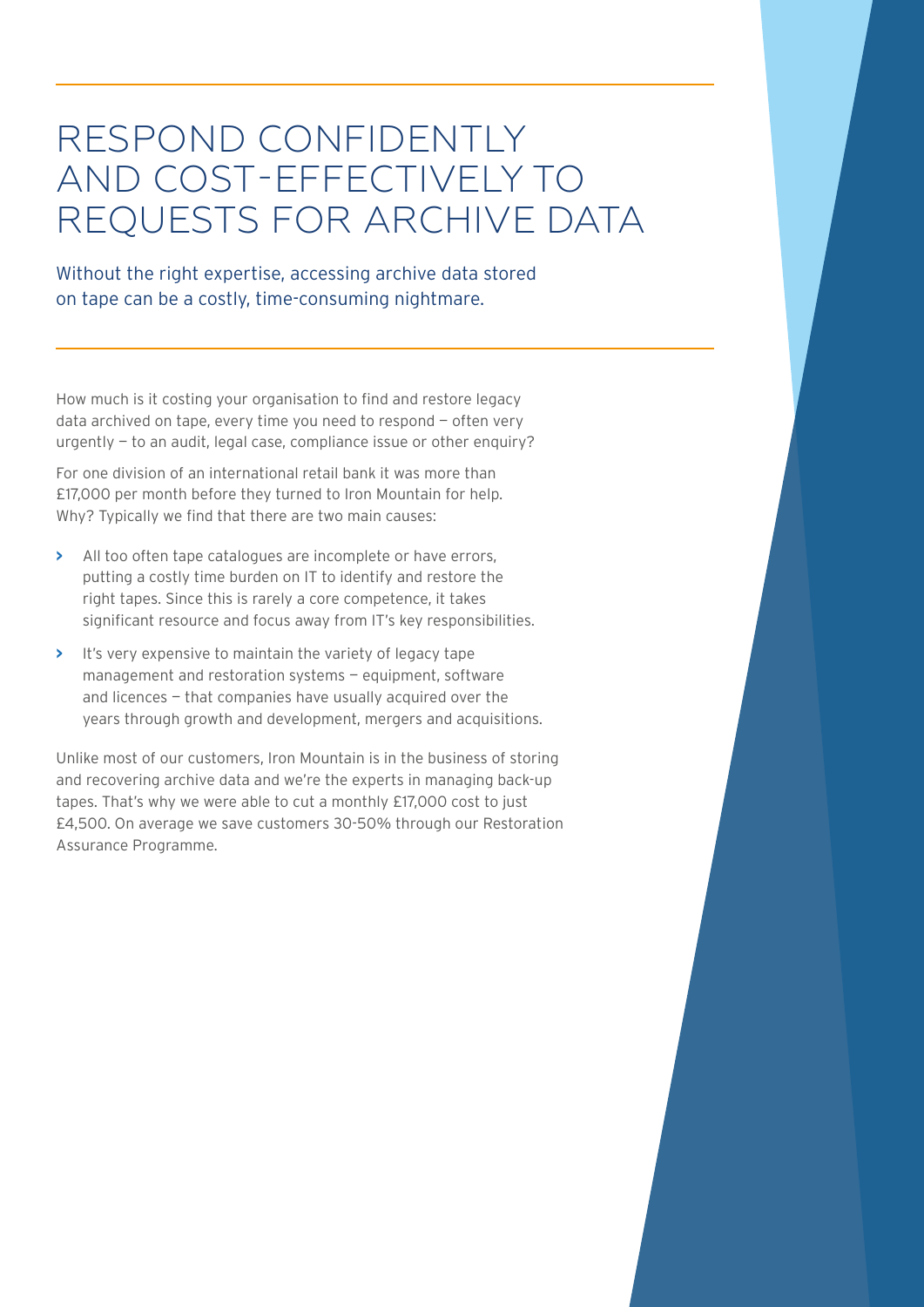

### FIND IT WHEN YOU NEED IT - EFFICIENT IDENTIFICATION WASTES NO TIME

It's a big risk for your organisation if you can't respond to discovery requests quickly. But if you've got terabytes or petabytes of data stored on thousands of tapes, it's no small matter to find the right ones. This is the reality of 'big data'.

Typically you'll have multiple different tape catalogues that have accumulated errors or are missing information. You're probably forced to make guesses and restore lots of possible candidates in order to find the right data. We can remove the uncertainty through effective tape identification.

We'll quickly tell you what files are on your tapes without having to restore them to check. You can stop worrying about responding to urgent discovery requests in time, save money, and avoid distracting your staff from their day jobs.

"TAKE THE GUESSWORK THERE FOR YOU" OUT OF DATA RESTORATION"

TAPE IS 100- 10,000 TIMES MORE RELIABLE THAN SATA DISK DRIVES.

SOURCE: INFOSTOR.COM, 2012

## DELIVER RELIABLY, QUICKLY - THE FILES YOU NEED, EXPERTLY RESTORED

Whether or not you need our help identifying what's on your tapes, we can help you get the files you need off them — quickly, efficiently, cost-effectively.

If you have to do this yourselves it can be a heavy additional burden for busy staff: figuring out which tape back-up environment is the right one, finding old tape drives and getting to grips with unfamiliar interfaces and restore processes. The urgency of many such requests only adds to the pressure and often causes a backlog of normal work.

We'll take all of this pressure and hassle away whenever you need us to. Just tell us what tapes to work with and we'll restore the files you need – to a format and timescale that suits your requirements, and with all output securely encrypted.

# "EXPERTISE THAT'S ALWAYS

## TAPE IS 15 TIMES LESS EXPENSIVE THAN ALTERNATIVES FOR LONG-TERM ARCHIVING.

SOURCE: CLIPPER GROUP, 2010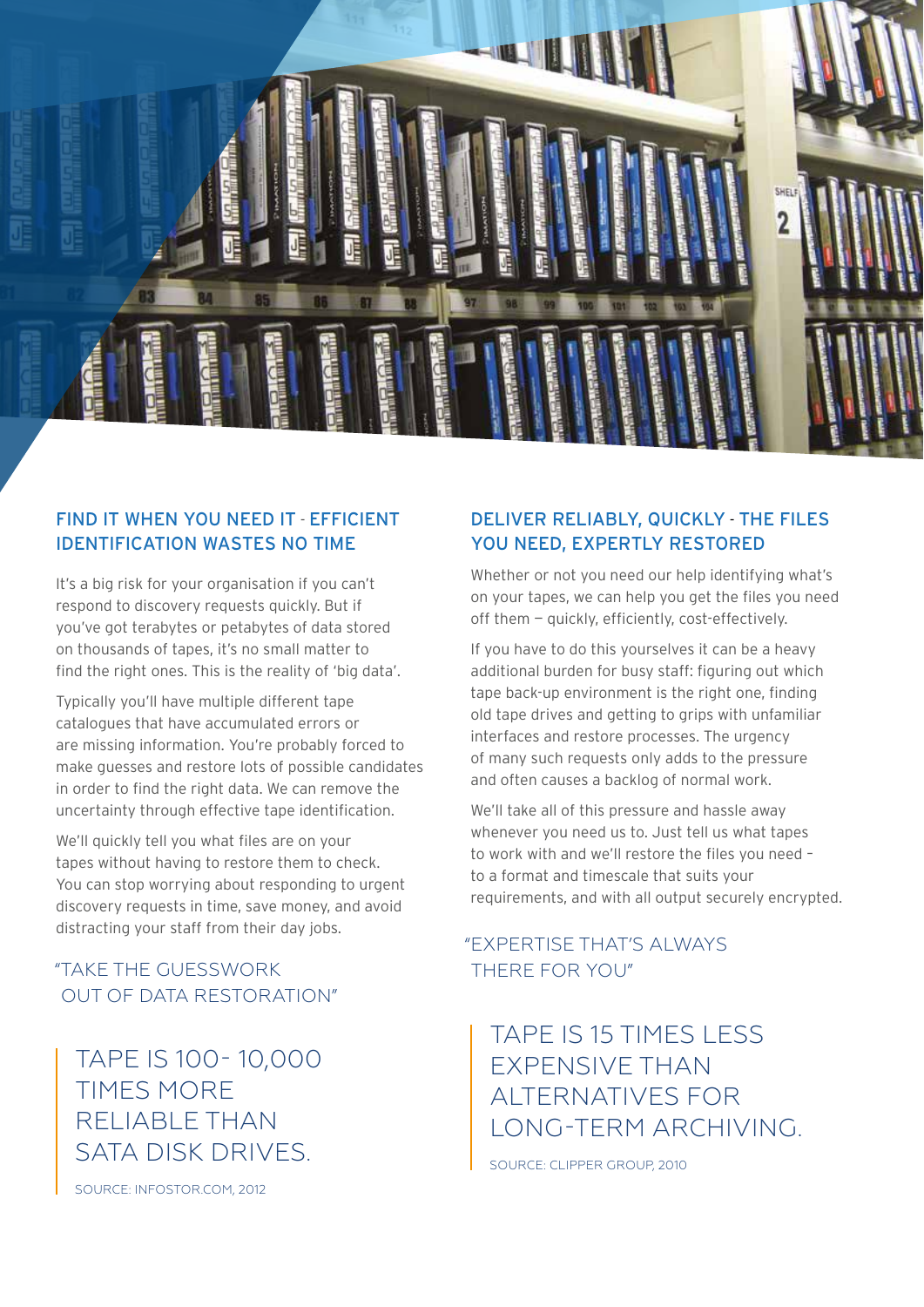#### RESTORATION ASSURANCE PROGRAMME



### MAXIMISE THE BENEFIT - A MANAGED SERVICE SAVES EVEN MORE

Whether you face many requests for archived information or it's a relatively rare occurrence, maintaining the full variety of legacy tape back-up systems 'just in case' is expensive. Tape drives take up space and must be maintained; licence fees must be continually renewed; and there's a constant risk of losing in-house knowledge of old systems.

You can safely decommission your legacy tape environments if you subscribe to a managed version of our service, replacing ad-hoc projects with a programme of tape management activity. We'll offer you faster turnaround times and even lower costs in return for a standard, regular subscription that delivers clear business value.

## RETRIEVAL SERVICE" "SAVE 30-50% ON YOUR RESTORATION ASSURANCE PROGRAMME"

73% OF ORGANISATIONS USE TAPE AS PART OF THEIR PRIMARY BACK-UP METHODOLOGY.

SOURCE: GARTNER RESEARCH NOTE, 2012

### MINIMISE BUSINESS RISK - INDEPENDENT EXPERTISE AT YOUR SERVICE

With Iron Mountain looking after data retrieval for you, you'll enjoy complete peace of mind about your data restoration process. For 60 years we've led the way in record and data storage, management and protection; we can help you minimise business risk and cost through a more effective restoration assurance programme.

Auditors and litigators also prefer it when data retrieval is performed by an expert and independent party. Our reputation rests on our independence as well as the reliability and professionalism of our service, and our process is fully defensible, with the movement of tapes and media logged at every transition.

## "A FULLY DEFENSIBLE DATA

## 72% OF COMPANIES SAY IT'S HARDER TO FIND INFORMATION THEY OWN THAN INFORMATION THEY DON'T.

SOURCE: THE ASSOCIATION FOR INFORMATION AND IMAGE MANAGEMENT